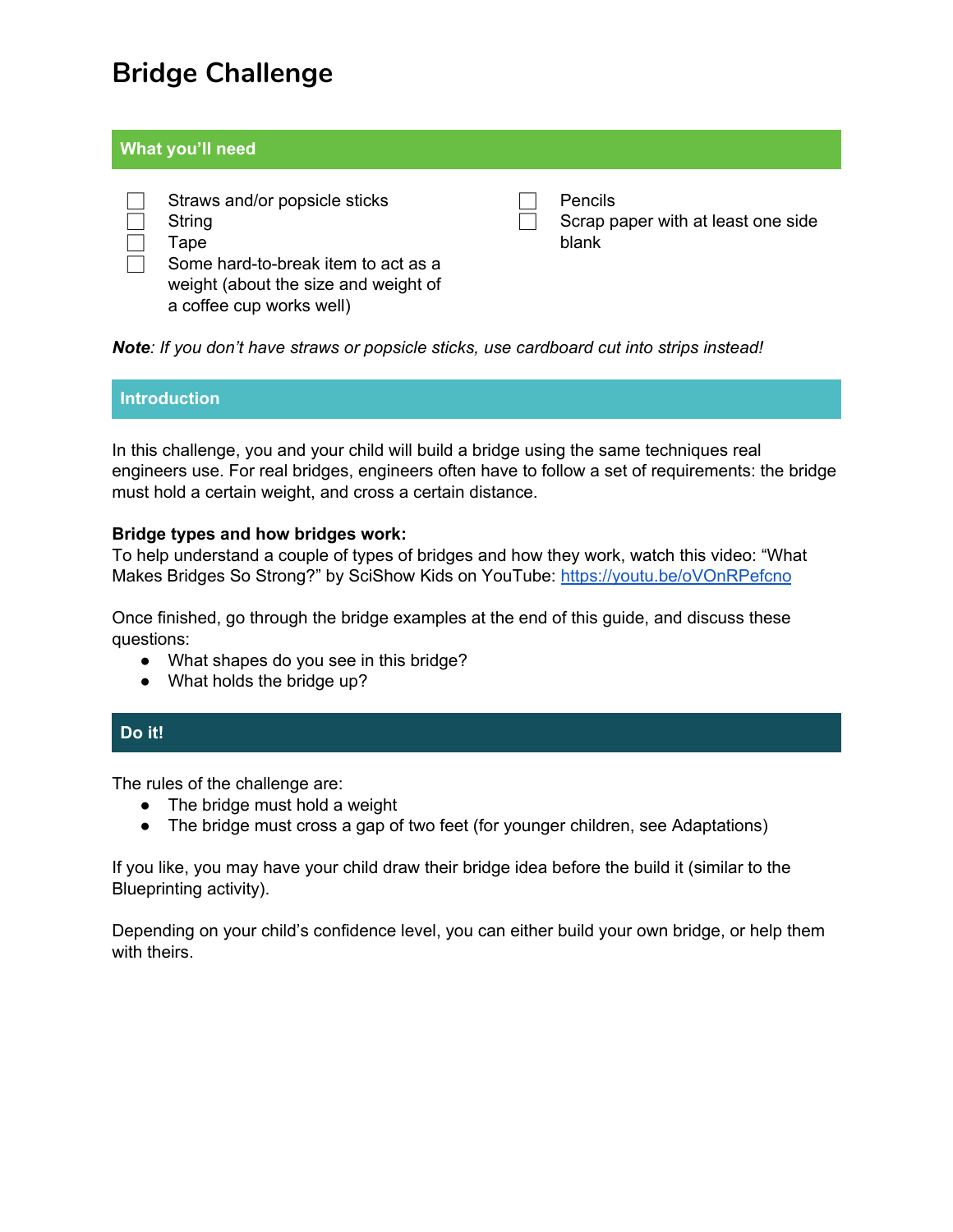## **Adaptations Vocabulary Fun Fun facts**

**For Younger children**

Change the gap requirement to 1 foot, and/or remove the weight requirement.

**For An Extra Challenge** Increase either the weight or the gap, *or* limit the number of materials that can be used. **Engineers**: People who design and build things like bridges.

**Requirement**: A rule that engineers follow when they are building something.

**Awesome bridges**: Though some bridges aren't very pretty, some are designed to look really cool. Search online for "amazing bridges" to see some examples of really amazing bridges.

### **Bridge example:**